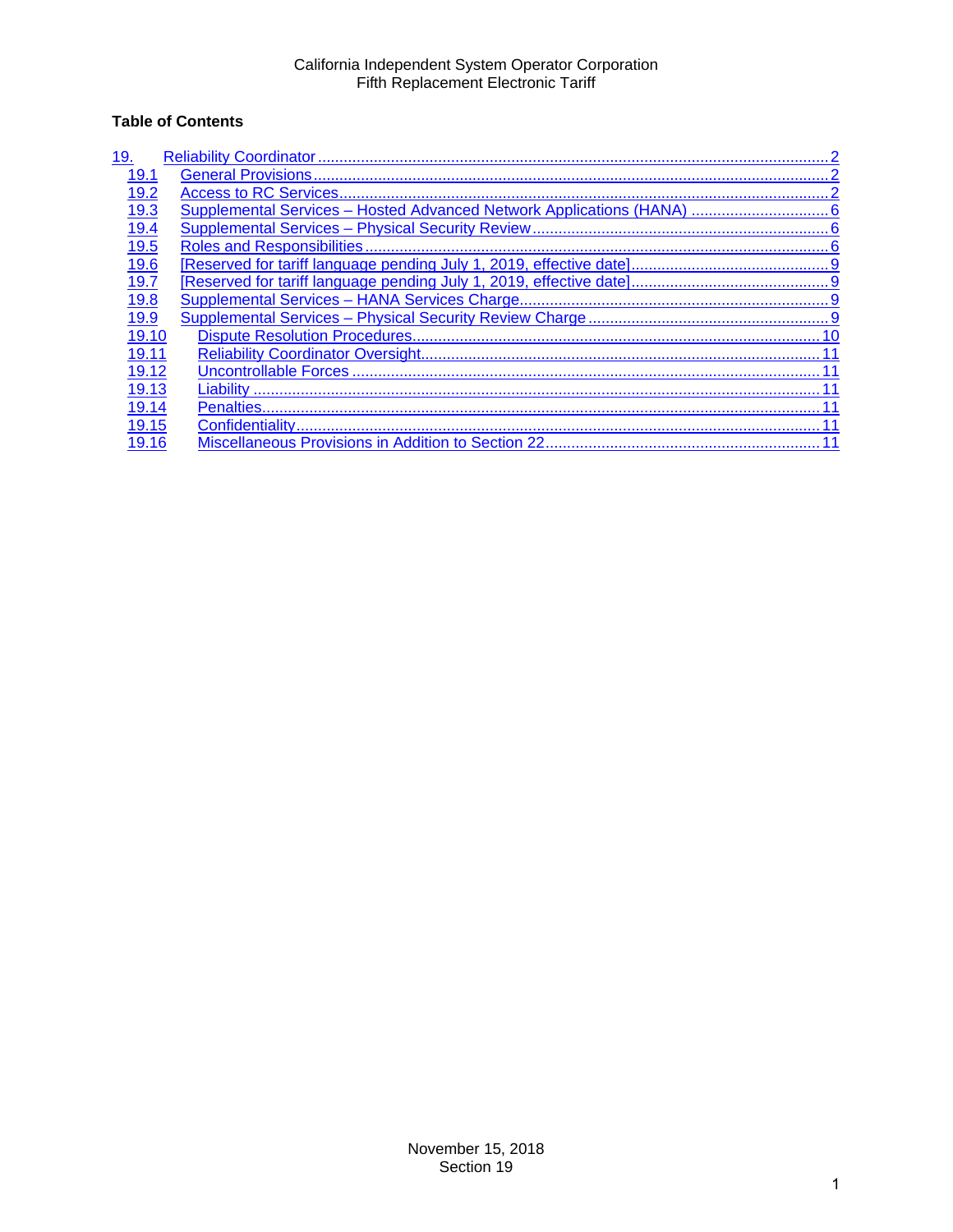## <span id="page-1-0"></span>**19. Reliability Coordinator**

## <span id="page-1-1"></span>**19.1 General Provisions**

- (a) **RC Services.** The CAISO will provide RC Services to RC Customers that execute the Reliability Coordinator Services Agreement (RCSA) and the CAISO Balancing Authority.
- (b) **Tariff Obligations.** RC Customers must comply with
	- (1) the provisions of Section 19; and
	- (2) other provisions of the CAISO Tariff that apply to the extent such provisions
		- (A) expressly refer to Section 19 or RC Customers;
		- (B) are cross referenced in Section 19; or
		- (C) are included in Section 1 or Appendix A.
- (c) **Inconsistency Between Provisions.** If there is an inconsistency between a provision in this Section 19 and another provision of the CAISO Tariff regarding the rights or obligations of RC Customers, the provision in Section 19 shall prevail to the extent of the inconsistency.
- (d) **Inconsistency With Requirements of NERC Reliability Standards.** If there is an inconsistency between a provision in this Section 19 or any other CAISO Tariff provision applied to RC Customers through Section 19 and an obligation or requirement set forth in an applicable NERC Reliability Standard, the NERC Reliability Standard shall prevail to the extent of the inconsistency.

## <span id="page-1-2"></span>**19.2 Access to RC Services**

- (a) **In General.** The CAISO will
	- (1) obtain certification from NERC and WECC to perform the functions of a Reliability Coordinator;
	- (2) maintain such certification as a Reliability Coordinator; and
	- (3) provide RC Services in accordance with the NERC Reliability Standards to
		- (A) transmission operators in the CAISO Balancing Authority Area;
		- (B) the CAISO Balancing Authority;
		- (C) other Balancing Authorities that request such services from the CAISO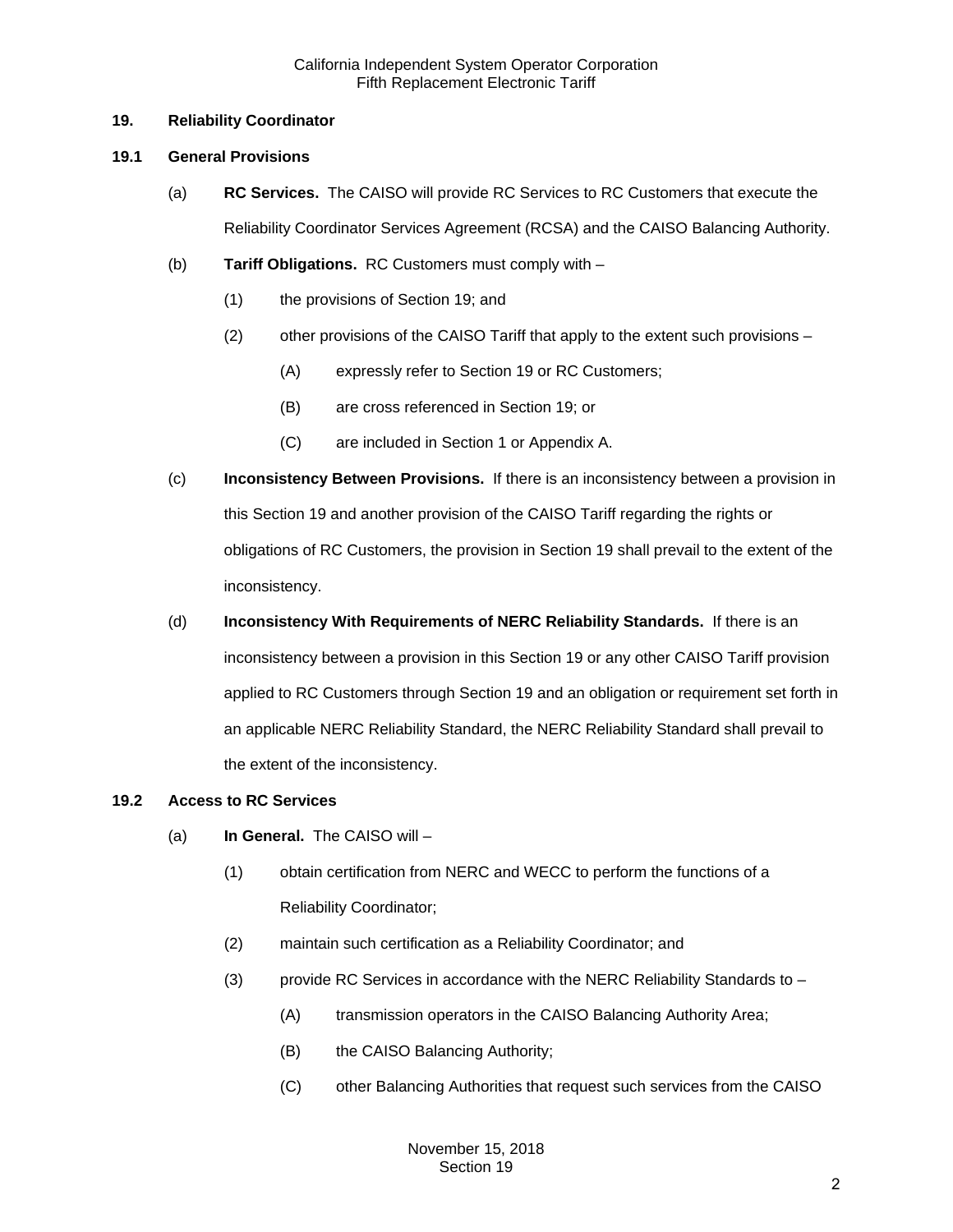and execute the RCSA, including Balancing Authorities that are also

registered as transmission operators; and

(D) transmission operators that are within Balancing Authority Areas receiving RC Services from the CAISO.

## (b) **Implementation of RC Services.**

- (1) **Balancing Authorities.** A Balancing Authority that elects to receive Reliability Coordinator services from the CAISO must first execute an RCSA with the CAISO that establishes –
	- (A) the Balancing Authority as an RC Customer of the CAISO;
	- (B) the transmission operators within the Balancing Authority Area that will take RC Services from the CAISO, including itself if the Balancing Authority is also registered as a transmission operator;
	- (C) the date upon which the Balancing Authority and the identified transmission operators will receive RC Services from the CAISO (the "RC Services Date"); and
	- (D) the obligation of the Balancing Authority to complete the onboarding requirements in Section 19.2(b)(7)-(9) prior to the RC Services Date.

(2) **Transmission Operators in Balancing Authority Areas External to CAISO.**  Transmission operators in an RC Customer Balancing Authority Area must execute a RCSA that establishes –

- (A) whether the transmission operator will be invoiced by their associated Balancing Authority or invoiced directly by the CAISO; and
- (B) the date upon which the transmission operator will begin receiving RC Services from the CAISO (the "RC Services Date"); and
- (C) the obligation of the transmission operator to complete the onboarding requirements set forth in Section 19.2(b)(7)-(9) prior to the RC Services Date.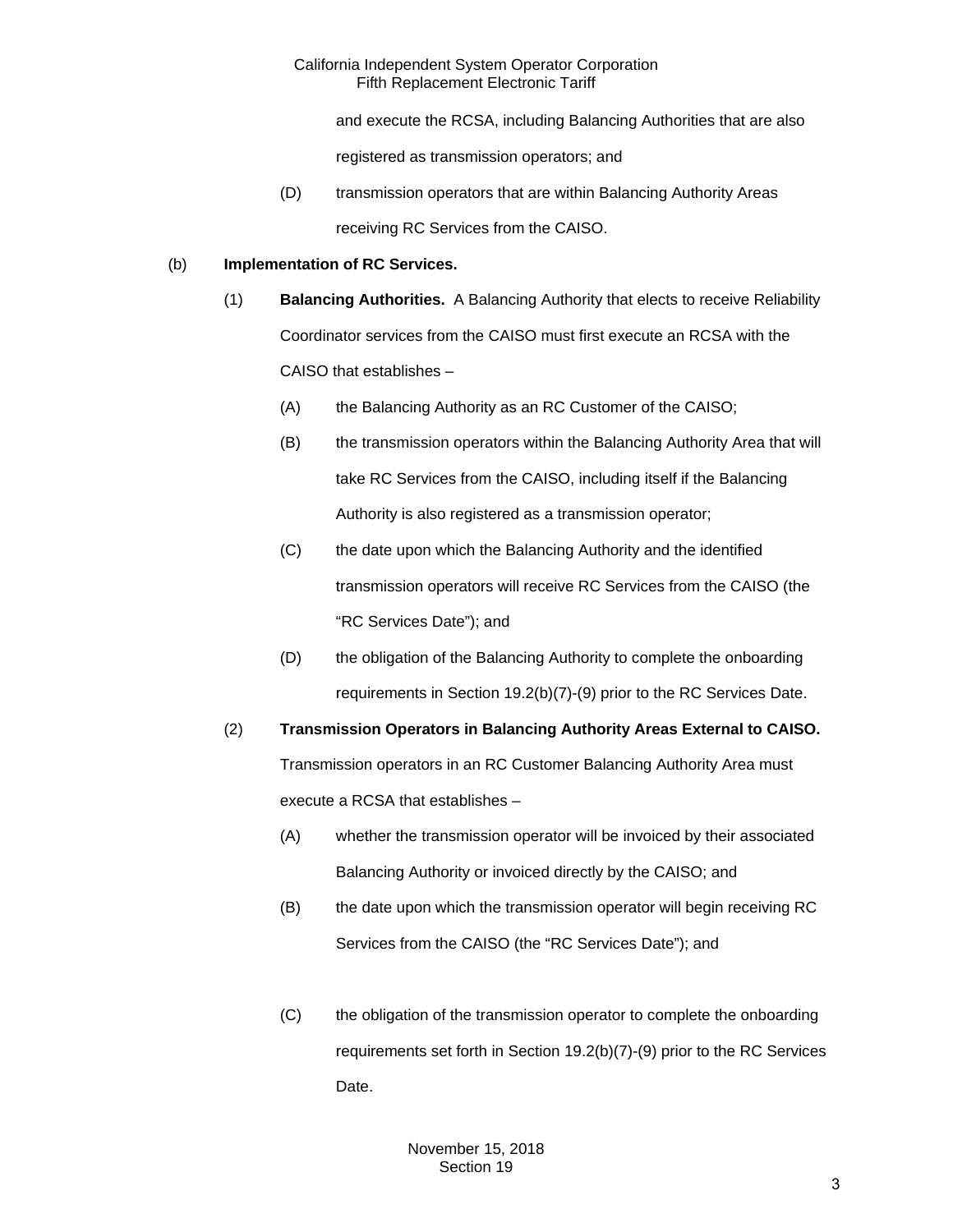### (3) **Transmission Operators in the CAISO Balancing Authority Area.**

Transmission operators in the CAISO Balancing Authority Area must execute a RCSA that establishes the obligation of the transmission operator to complete the onboarding requirements in Section 19.2(b)(7)-(9) prior to the RC Services Date for the CAISO Balancing Authority Area.

- (4) **RC Services Date.** The CAISO, in consultation with the RC Customer, will in its discretion determine the RC Services Date for each entity requesting RC Services, which will be targeted for April 1 of each calendar year except for the initial onboarding dates established in Section 19.2(b)(6).
- (5) **Onboarding Period.** The CAISO, in consultation with the RC Customer, will in its discretion establish the onboarding period based on the complexity and compatibility of the Balancing Authority's transmission and technology systems with the CAISO systems, certification requirements, number and size of transmission operators within the Balancing Authority Area, and the planned timing of the CAISO's implementation of RC Services.
- (6) **Initial Onboarding Dates**. The initial RC Services Dates will be
	- (A) no earlier than July 1, 2019 for RC Customers within the CAISO's Balancing Authority Area and other RC Customers with that RC Services Date; and
	- (B) no earlier than September 1, 2019 for RC Customers outside of the CAISO's Balancing Authority Area with an RC Services Date other than what may be provided under Section 19.2(b)(6)(A).
- (7) **Integration Testing and Shadow Operations.** The CAISO and the RC Customer will, prior to the RC Services Date, engage in functional and system integration testing, shadow operations, and other activities that confirm the RC Customer's onboarding requirements are complete and sufficient to meet the readiness criteria as set forth in the Business Practice Manual for RC Services.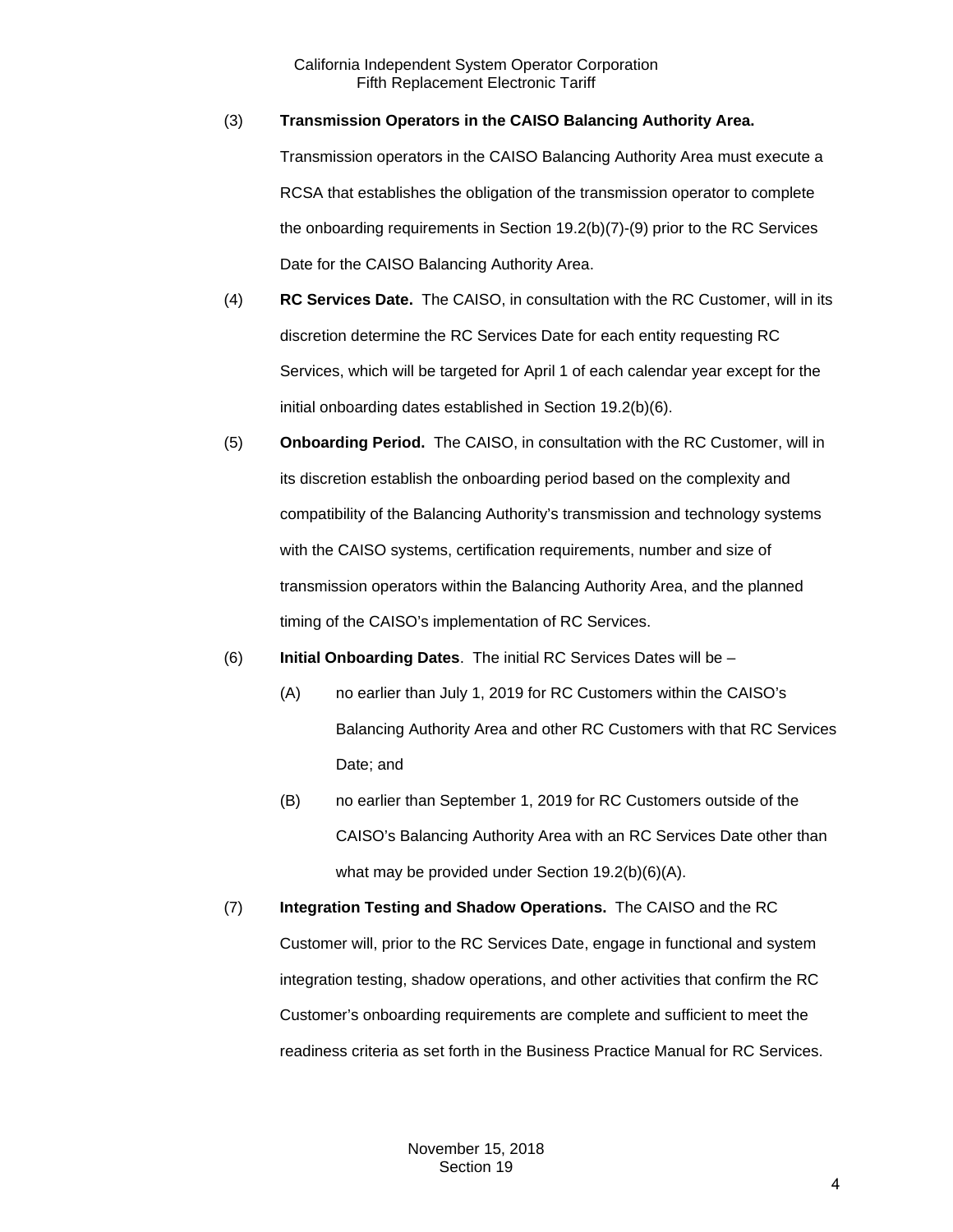- (8) **Readiness Determination.** No later than 30 days prior to the RC Services Date, the CAISO will determine, in consultation with the RC Customer, whether the systems and processes of the RC Customer and the CAISO will be ready for the CAISO to begin to provide the RC Customer with RC Services, according to the readiness criteria set forth in the Business Practice Manual for RC Services.
- (9) **Readiness Statement.** The CAISO and the RC Customer will exchange a readiness statement with each other at least 30 days prior to the RC Services Date in which a senior officer of each entity states –
	- (A) that the processes and systems of the prospective RC Customer and the CAISO have satisfied or will have satisfied the readiness criteria set forth in the Business Practice Manual for RC Services;
	- (B) any exceptions from the readiness criteria specified in the Business Practice Manual for RC Services, and that despite such exceptions, the criteria were met or will be met;
	- (C) that the RC Services Date is conditional on the resolution of the known issues identified in the statements and any unforeseen issues that undermine the satisfaction of the readiness criteria set forth in the Business Practice Manual for RC Services; and
	- (D) if, subsequent to exchanging readiness statements, the CAISO or the RC Customer determines that it cannot proceed with implementation on the RC Services Date, the CAISO or the RC Customer will notify the other of the delay, the reason for the delay, the proposed new RC Services Date, if it can be determined, and whether it will need to reissue a portion or all of the readiness statement.
- (10) **Readiness Reporting.** The CAISO will report on the CAISO Website periodically, but not less than monthly during integration testing and shadow operations, on progress towards achieving the readiness criteria set forth in the Business Practice Manual for RC Services.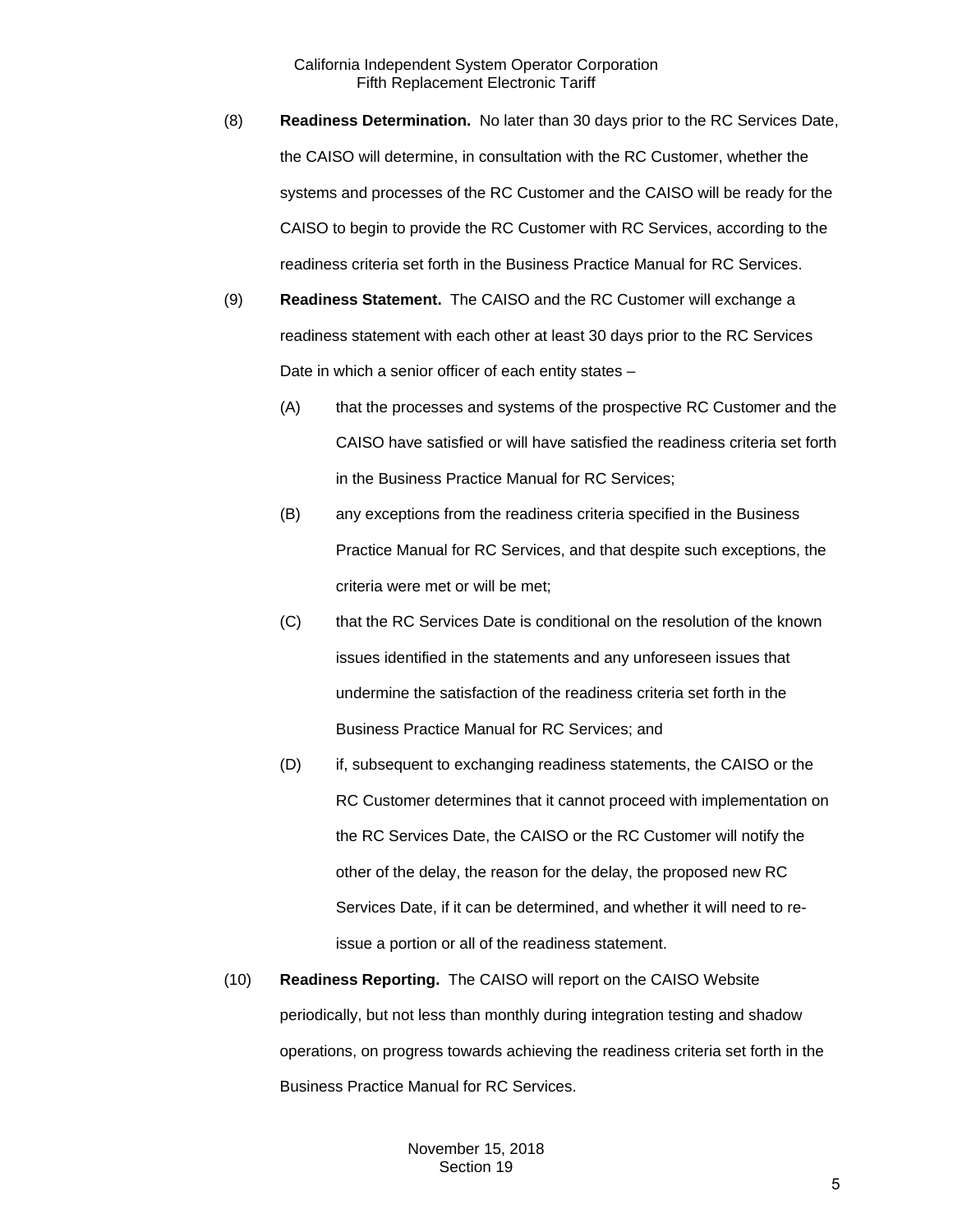## <span id="page-5-0"></span>**19.3 Supplemental Services – Hosted Advanced Network Applications (HANA)**

- (a) **Scope of HANA Services.** The CAISO will also offer web-based HANA services to its RC Customers as those services are described in the Business Practice Manual for RC Services.
- (b) **Initial Commitment and Term.** An RC Customer that elects to obtain HANA services from the CAISO will be required to make a three-year initial commitment for these services, after which the RC Customer may take HANA services for additional one-year terms as provided in the Business Practice Manual for RC Services.
- (c) **Notification of Election.** An RC Customer must notify the CAISO in writing 90 calendar days in advance of the date that the RC Customer elects to take HANA.
- (d) **Termination of HANA Services.** An RC Customer may terminate HANA services in accordance with the RCSA.

### <span id="page-5-1"></span>**19.4 Supplemental Services – Physical Security Review**

- (a) **Physical Security Review.** If requested by the RC Customer, the CAISO will provide RC Customers that are transmission operators with verification of their periodic risk assessments of their transmission stations and substations in accordance with Critical Infrastructure Protection Standard 014 (CIP-014) if requested pursuant to the RCSA.
- (b) **Scope of Other Supplemental Services.** Further detail regarding the nature of the physical security review, as well as any other supplemental services offered by the CAISO, is described in the Business Practice Manual for RC Services.

#### <span id="page-5-2"></span>**19.5 Roles and Responsibilities**

- (a) **CAISO Reliability Coordinator Obligations.**
	- (1) **Reliability Coordinator Services.** The CAISO, as the Reliability Coordinator for the RC Customer, will perform the specific tasks and functions applicable to a Reliability Coordinator pursuant to the NERC Reliability Standards as detailed in the RC Operating Procedures, which include –
		- (A) providing outage coordination services;
		- (B) performing operations planning analysis;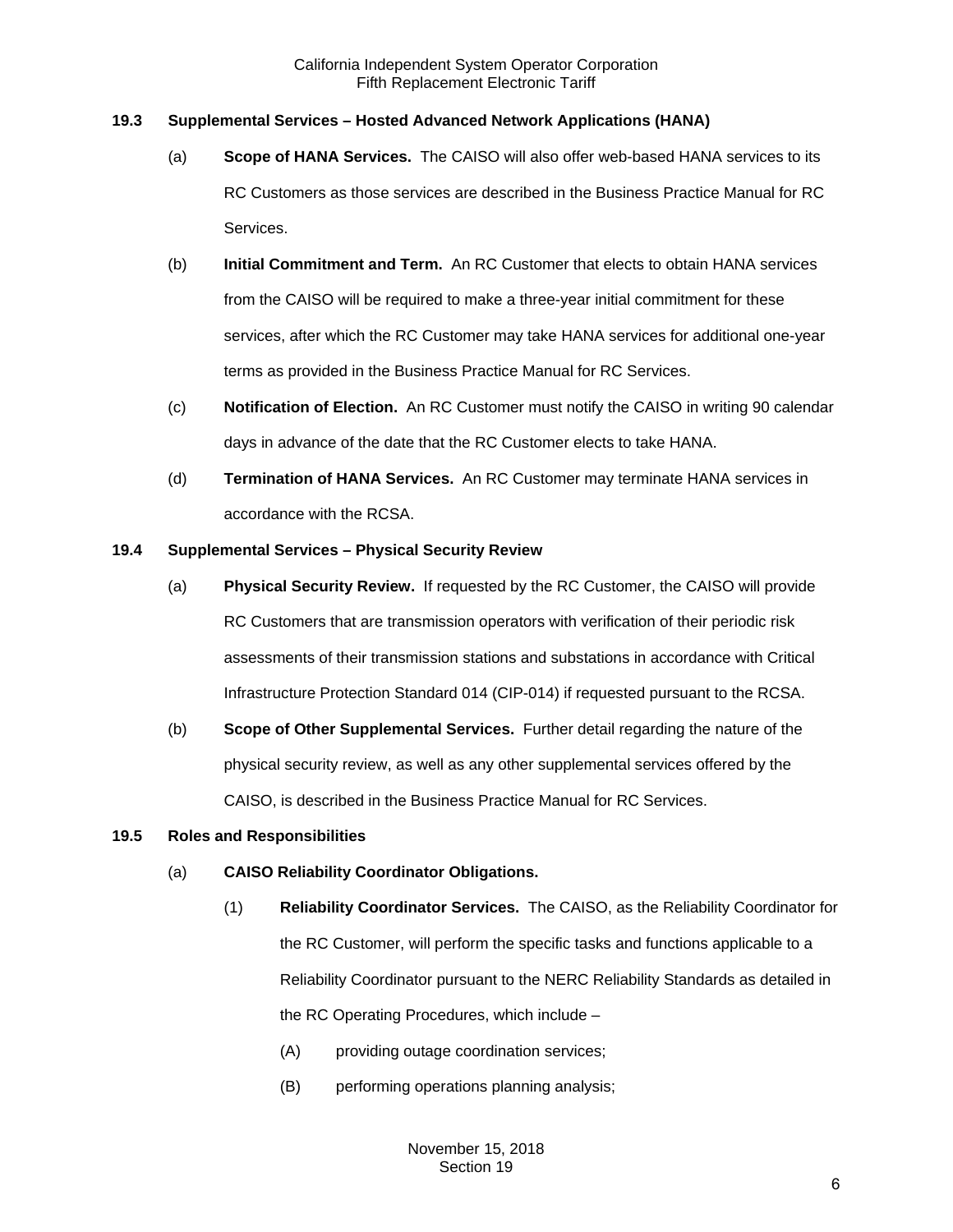- (C) conducting real-time assessment, monitoring and wide area situational awareness;
- (D) administering a system operating limit (SOL) methodology;
- (E) approving system restoration plans and facilitating system restoration drills; and
- (F) issuing operating instructions to RC Customers with respect to monitored facilities.
- (2) **Other CAISO Reliability Responsibilities.** Nothing in Section 19 shall alter the CAISO's responsibilities under the other sections of the CAISO Tariff, under any agreement not required by Section 19, or under the NERC Reliability Standards or any other Applicable Reliability Criteria as the Balancing Authority for the CAISO Balancing Authority Area and the transmission operator for the CAISO Controlled Grid, provided that the CAISO, as the Balancing Authority for the CAISO Balancing Authority Area and the transmission operator for the CAISO Controlled Grid, must comply with applicable obligations in Section 19, including Section 19.5(b)(2)(B).
- (3) **Relationship Among CAISO Registered Functions.** The CAISO in its function as the Reliability Coordinator shall at all times provide RC Services in a manner that does not unduly discriminate or give undue preference to any RC Customer, including itself as a Balancing Authority and transmission operator.

#### (b) **RC Customer Obligations.**

- (1) **RC Customer Eligibility.** An RC Customer must be registered and certified under the applicable authorities as –
	- (A) a Balancing Authority;
	- (B) a transmission operator within a Balancing Authority Area that receives RC Services from the CAISO; or
	- (C) a transmission operator within the CAISO Balancing Authority Area.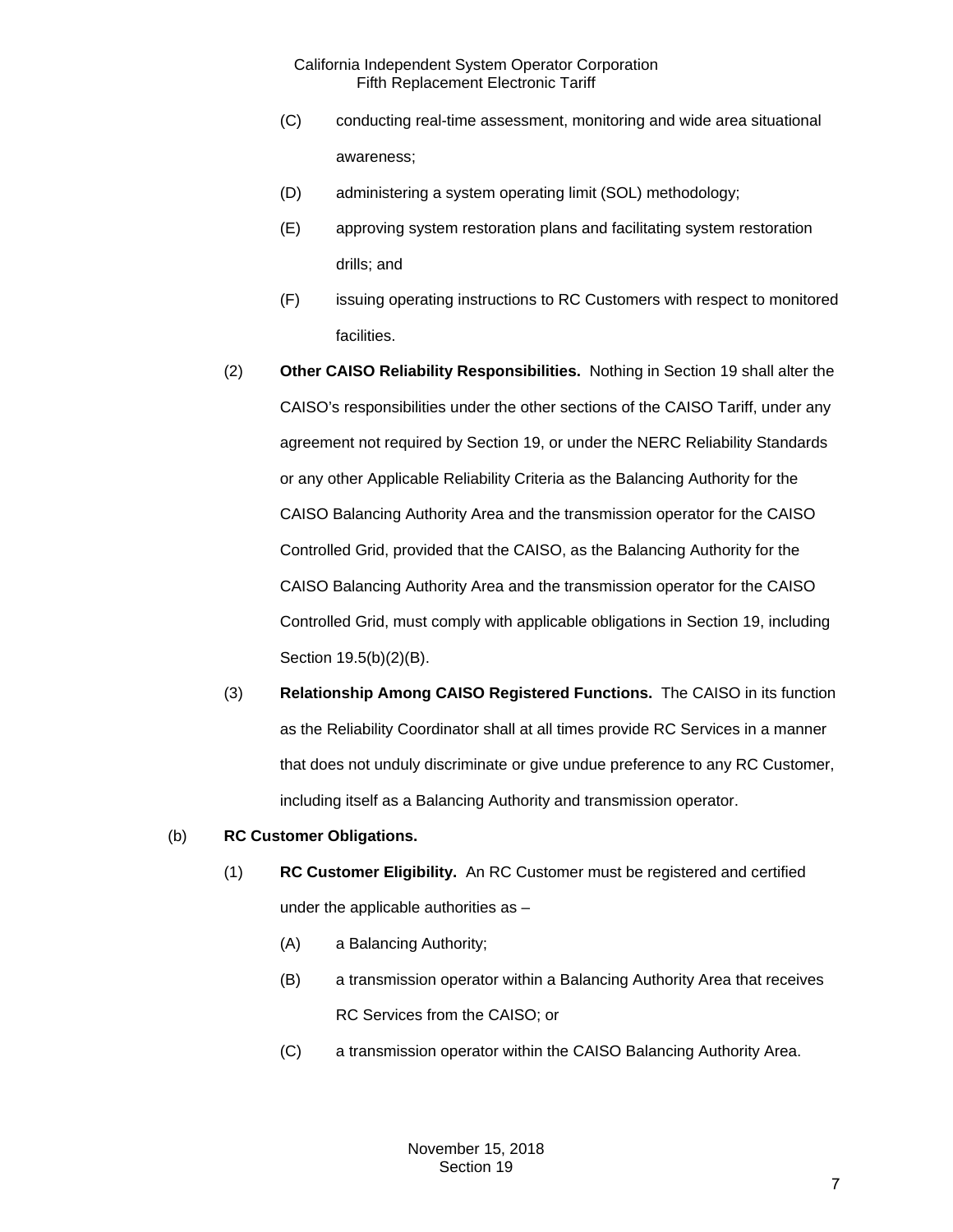- (2) **RC Customer Obligations.** An RC Customer will perform the obligations of an RC Customer in accordance with the RCSA and Section 19 and the obligations required by NERC Reliability Standards applicable to the functions for which it is registered, insofar as they relate to interactions with the Reliability Coordinator, which include –
	- (A) exchanging data, operating plans, operating procedures, studies, and reports with the CAISO in accordance with the Business Practice Manual for RC Services and applicable RC Operating Procedures;
	- (B) following CAISO operating instructions as the Reliability Coordinator with respect to monitored transmission facilities in accordance with applicable RC Operating Procedures; and
	- (C) promptly providing such information as the CAISO may reasonably request in relation to major incidents consistent with the NERC event analysis program.
- (3) **Other Balancing Authority or Transmission Operator Responsibilities.** Nothing in the CAISO Tariff will alter an RC Customer's responsibilities under NERC Reliability Standards as the Balancing Authority for its Balancing Authority Area, as a transmission operator, or any other function for which the RC Customer is registered.
- (4) **RC Customer Termination of Services.**
	- (A) **Reliability Coordinator Services Agreement.** An RC Customer located outside of the CAISO Balancing Authority Area that elects to terminate RC Services must terminate the RCSA pursuant to its terms.
	- (B) **Notice.** Delivery to the CAISO of a written notice of termination pursuant to the terms of the RCSA shall represent the commitment by the RC Customer to undertake all necessary preparations to receive services from a Reliability Coordinator other than the CAISO.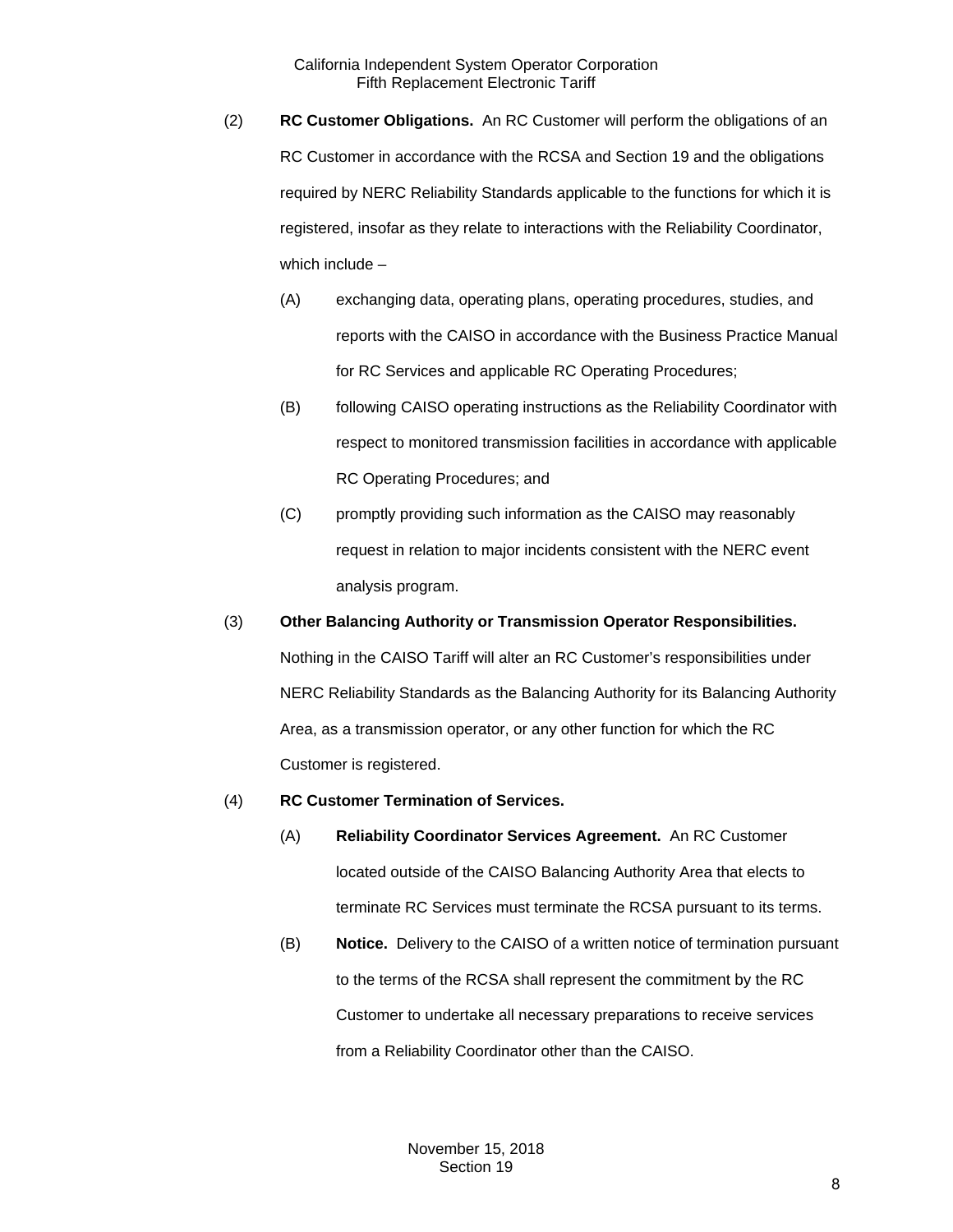(C) **Actions Following Notice.** Upon receipt of such notice, the CAISO will

undertake all reasonably necessary preparations to assist in transitioning

the RC Customer to a Reliability Coordinator other than the CAISO.

- <span id="page-8-0"></span>**19.6 [Reserved for tariff language pending July 1, 2019, effective date]**
- <span id="page-8-1"></span>**19.7 [Reserved for tariff language pending July 1, 2019, effective date]**

# <span id="page-8-2"></span>**19.8 Supplemental Services – HANA Services Charge**

- (a) **HANA Services Charge.** The CAISO will charge RC Customers that elect HANA services the annual cost for the ongoing software license fee, which will be passed through directly to the RC Customers, and the costs set forth in Appendix F, Schedule 7 which will include –
	- (1) a start-up cost amortized over an initial 3-year minimum commitment period; and
	- (2) the annual cost for CAISO support of the HANA services.
- (b) **Invoicing for HANA Services.** The CAISO will invoice the RC Customer for HANA services 21 Business Days prior to when the services commence. Each year thereafter, the CAISO will invoice the RC Customer for HANA services 21 Business Days prior to the anniversary date of when the RC Customer first began to receive HANA services, unless otherwise provided in Schedule 2 of the RCSA.
- (c) **Payment for HANA Services.** Payment for HANA services will be due within 21 Business Days of the invoice date, unless otherwise provided in Schedule 2 of the RCSA.
- (d) **Termination of HANA Services.** An RC Customer that has elected to receive HANA services will continue to be invoiced for the services annually during the initial 3-year commitment period and each year thereafter until the services have been terminated in accordance with the Business Practice Manual for RC Services.

# <span id="page-8-3"></span>**19.9 Supplemental Services – Physical Security Review Charge**

(a) **In General.** An RC Customer may request in writing that the CAISO perform physical security review or other supplemental reliability services as specified in the Business Practice Manual for RC Services.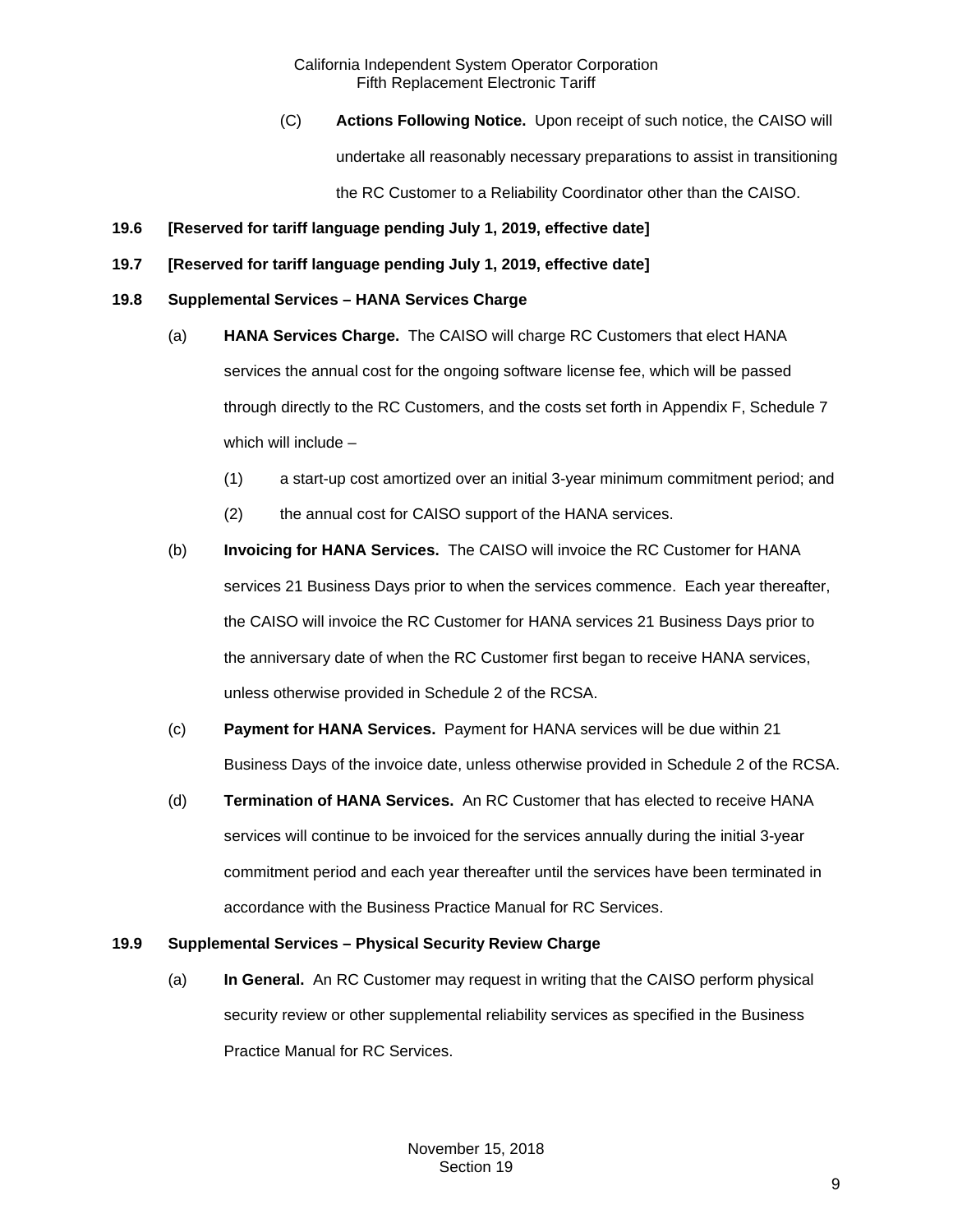- (b) **Charges.** An RC Customer electing such services will be charged the actual costs incurred by the CAISO provided that (i) the RC Customer requests in writing that the CAISO perform the services, and (ii) the RC Customer provides a \$50,000 deposit to the CAISO at the time the request is submitted along with any information required by the CAISO to perform the services, and –
	- (1) if the deposit exceeds the actual cost incurred to provide physical security review services, the CAISO will refund the excess amount to the RC Customer;
	- (2) if the actual cost of performing the services exceeds the deposit, the CAISO will invoice the RC Customer for the excess, and the RC Customer shall pay the undisputed amount within thirty (30) calendar days;
	- (3) if the RC Customer fails to timely pay any undisputed costs, the CAISO shall not be obligated to continue to perform physical security review services unless and until the RC Customer has paid all undisputed amounts.

#### <span id="page-9-0"></span>**19.10 Dispute Resolution Procedures**

- (a) **In General.** The dispute resolution provisions in Section 13 shall apply to any dispute arising under Section 19 or the RCSA, except that any reference in Section 13 to Market Participants will be read as a reference to the RC Customer, and except as provided in Section 19.10(c).
- (b) **Timing.** An RC Customer that has disputed an RC Services Invoice under Section 19.7 must initiate any good faith negotiation or other dispute resolution remedy under Section 13 within 90 days after the day on which the CAISO provides notice of resolution of the dispute; otherwise, the RC Services Invoice will be binding on the RC Customer.
- (c) **Limitation on Disputes.** Claims or disputes asserting that the CAISO or any RC Customer was not, or is not, in compliance with the NERC Reliability Standards, and claims the CAISO failed to perform a specific task or function required of a Reliability Coordinator, will not be subject to resolution under Section 13 of the CAISO Tariff; provided that nothing in this section shall limit the function of the Reliability Coordinator Oversight Committee under its charter established pursuant to Section 19.11.